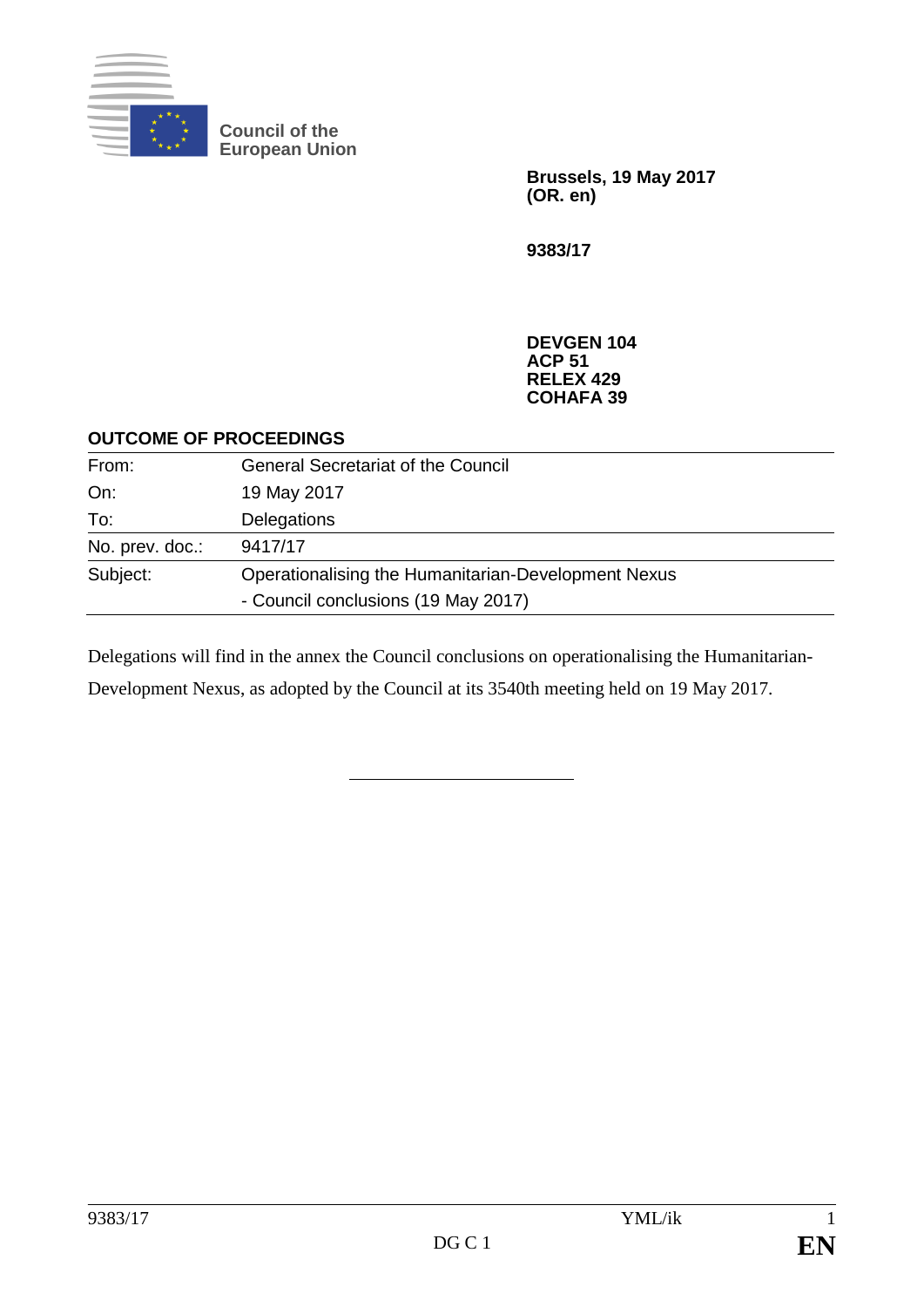## **ANNEX**

## **Council conclusions Operationalising the Humanitarian-Development Nexus**

- 1. The world today continues to face extremely serious crises, with 20 million people at risk of famine in North East Nigeria, South Sudan Somalia and Yemen, more than 65 million people forcibly displaced by conflict, violence, human rights violations, in addition to those displaced due to natural disasters, including as a consequence of climate change, and 130 million people relying on humanitarian assistance. The humanitarian system alone cannot address needs of such magnitude and diversity, especially as crises will often reverse development progress, in particular when these crises become protracted.
- 2. As stated in the New European Consensus on Development, poverty, conflict, fragility, and forced displacement are deeply inter-linked and must be addressed in a coherent and comprehensive way also as part of the humanitarian-development nexus. The Council recognises the linkages between sustainable development, humanitarian action and conflict prevention and peacebuilding, as well as the importance of diplomatic and political solutions to support peace and security, in line with the EU Global Strategy and the 2030 Agenda on Sustainable Development. The Council stresses the importance of investing in prevention and addressing the underlying root causes of vulnerability, fragility and conflict while simultaneously meeting humanitarian needs and strengthening resilience, thus reducing risks.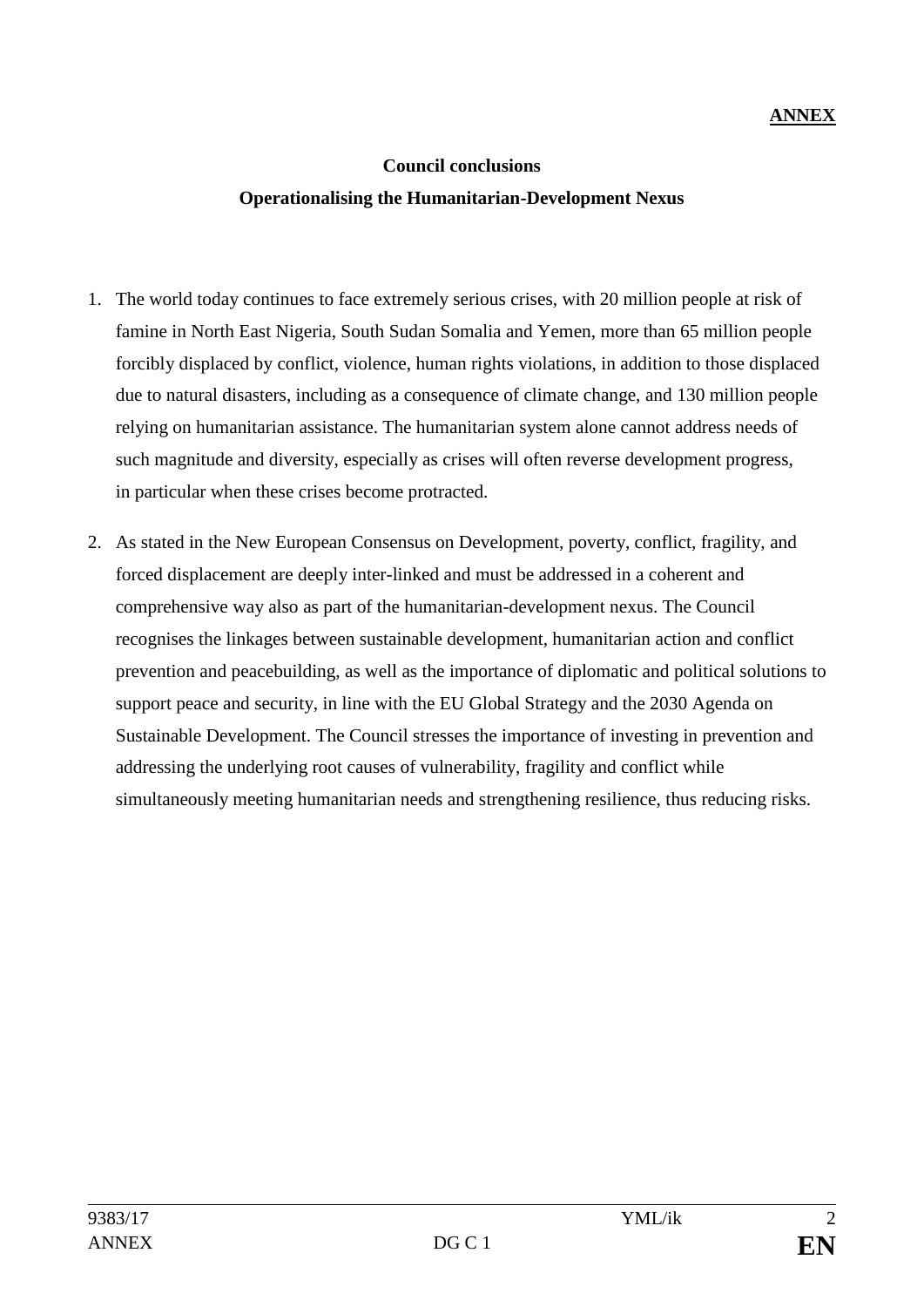- 3. The Council recalls its previous relevant conclusions**<sup>1</sup>** and the outcome of the World Humanitarian Summit and underlines the need to strengthen resilience by better linking humanitarian assistance and development cooperation to anticipate, prepare for and respond to crises and disasters, man-made or natural. It is crucial to further strengthen the operational links between the complementary approaches of humanitarian assistance, development cooperation and conflict prevention, in full respect of humanitarian principles and international humanitarian law.
- 4. Operationalising the humanitarian-development nexus requires a common vision and cultural changes in organisations resulting in new approaches in policies and legal frameworks to systematically foster complementarity, synergies and cooperation between humanitarian, development and other relevant actors. The overarching aim is to promote, at the earliest opportunity, coherent ways of working that are more effective and efficient in analysing the factors of fragility, vulnerability and conflict, as well as the local/national capacities to address risks and vulnerabilities, and in developing prevention measures, enhancing response, supporting early recovery and stabilisation, addressing needs, building self-reliance and reducing risks. In doing so, initial and continued focus should be on delivering collective outcomes, also at country level, by working collaboratively and in complementarity across institutional boundaries on the basis of comparative advantages of each community of actors while fully respecting humanitarian principles, and seizing synergies to achieve the Sustainable Development Goals.

 $\mathbf{1}$ **<sup>1</sup>** Conclusions of 19-20 November 2007 on an EU response to situations of fragility; Conclusions of 28 May 2013 on the EU approach to resilience; Conclusions of 12 May 2014 on the EU's comprehensive approach, Conclusions of 12 May 2016 on the World Humanitarian Summit, Conclusions of 12 May 2016 on the EU approach to forced displacement and development.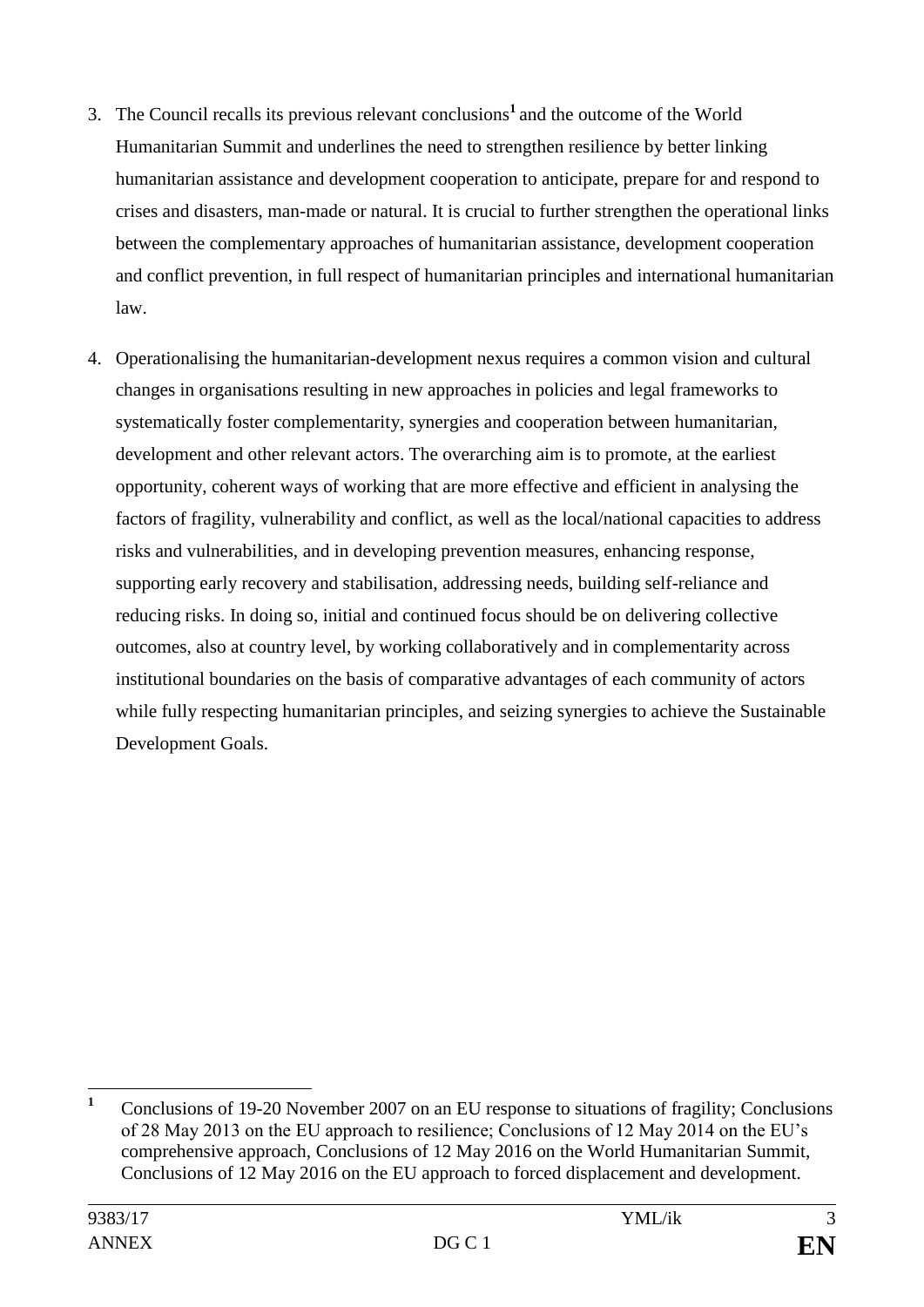- 5. Development cooperation and humanitarian assistance should be designed and delivered in a more complementary manner to respond earlier and more effectively to the dynamics of fragility, poverty and vulnerability. Development actors should be able to maintain a presence during crises to support resilience and the transition to development from the early stages in a predictable manner and orient their response to encompass resilience building activities. Root causes of fragility and vulnerability and conflict need to be tackled in line with the five Peacebuilding and Statebuilding Goals<sup>2</sup>, including by promoting human rights and inclusive governance, addressing structural inequalities and reducing underlying risks. Environmental degradation and climate change increase the risk of conflict and entrench vulnerability. Local capacities for risk reduction and preparedness must therefore be built and livelihoods strengthened to gradually end dependence on humanitarian assistance by fostering self-reliance so that vulnerable communities can withstand future natural and human-induced crises even as they recover from them.
- 6. The Council stresses the importance of systematically mainstreaming a gender perspective throughout the humanitarian-development nexus. In particular, the role of women as actors of change, including in humanitarian action, development assistance, peace building and security, mediation, reconciliation and reconstruction, conflict and crisis prevention as well as their heightened vulnerability in crises should be fully recognised. The diverse needs of persons in vulnerable situations, including persons with disabilities, gender-based violence victims, displaced people, older persons and children, should further be taken into account throughout the response cycle.
- 7. The Council stresses the importance of timely exchange of information by humanitarian and development actors and systematic joint context analyses that identify risks, assess causes of fragility, coping capacities and resilience at different levels. Where possible, joint context analyses should support country-driven response planning and allow for flexible funding. They should be conducted at an early stage and at regular intervals, including with information from early warning systems that could trigger early action.

 **2** <https://www.newdeal4peace.org/peacebuilding-and-statebuilding-goals/>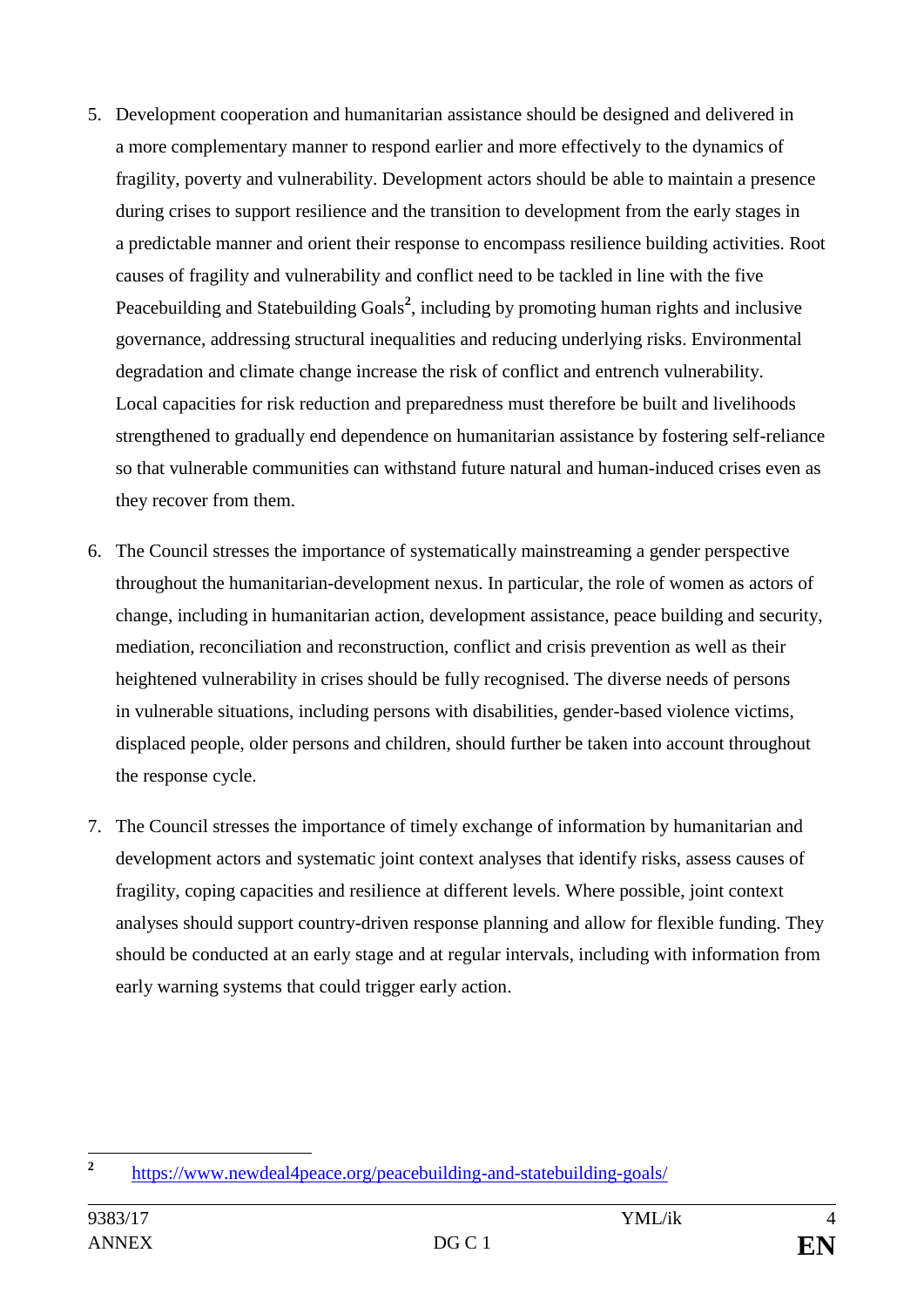- 8. The Council welcomes the various ongoing initiatives aimed at fostering complementarity and cooperation between humanitarian and development actors, including in the framework of the EU approach to forced displacement and development. The Council encourages the Commission and the Member States to further operationalise the nexus and take forward this approach in a number of pilot countries to be proposed by the Commission in consultation with Member States, with a view to systematise cooperation, enhance the use of best practices and the generation of evidence. To do so, humanitarian and development actors should be encouraged to define collective outcomes in line with the common objective to strengthen resilience, participation, livelihoods and local capacities, in particular among the most vulnerable.
- 9. The Council also stresses the need to enhance coordination internally within the EU institutions and between the EU and its Member States, as well as externally with other actors, including emerging donors, UN departments and agencies, regional and multilateral development banks, in conducting joint analyses and planning, with a view to identifying needs and pulling together additional capacities, know-how and resources. Innovative partnerships with the private sector are key and should be actively pursued when appropriate.
- 10. The Council encourages increased use, by humanitarian and development actors, of multiannual planning and programming cycles, joint risk and vulnerability analysis, joined-up planning , as well as co-ordinated programmatic approaches where applicable, based on a better understanding of the socio-economic, political and security contexts of the country of implementation, and while fully respecting humanitarian principles. This requires flexible and well-coordinated financing instruments and modalities, allowing for quick response and adjustment in emergency and recovery activities, especially in fragile situations, as well as for prevention. It also requires increased use of multi-annual financing, as appropriate, to better address protracted crises. The evaluation of recent experiences with EU trust funds could provide useful lessons in that regard.